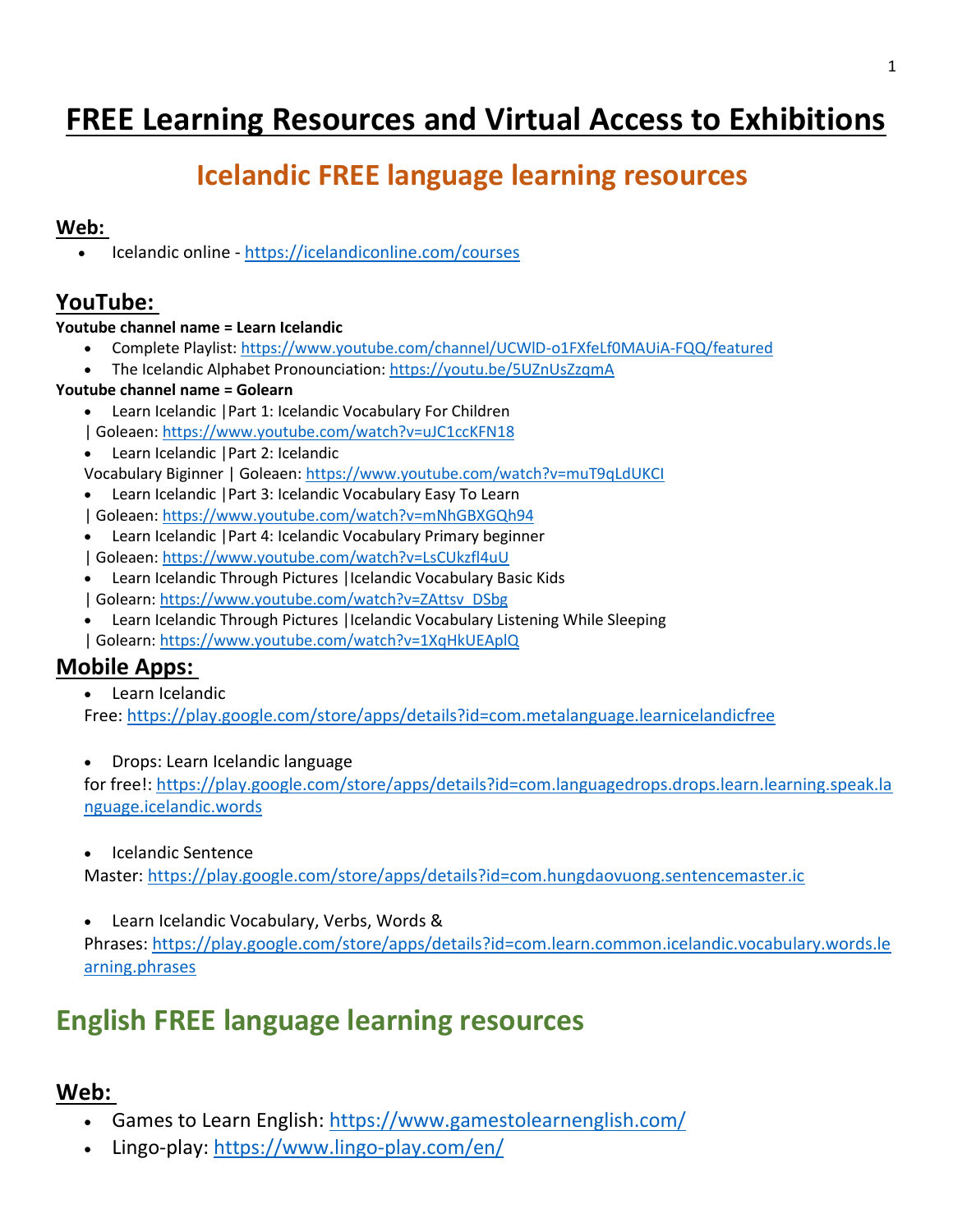• LEO Network: <https://www.learnenglish.de/>

## **YouTube:**

- Shaw English Online: [https://www.youtube.com/playlist?list=PL2IkMHFHWdErN1-](https://www.youtube.com/playlist?list=PL2IkMHFHWdErN1-V9nAeaxXiSkG7kBtjS) [V9nAeaxXiSkG7kBtjS](https://www.youtube.com/playlist?list=PL2IkMHFHWdErN1-V9nAeaxXiSkG7kBtjS)
- ESLTeacherTom: [https://www.youtube.com/playlist?list=PLQPYsWaKm5XrAYP4W\\_dWU](https://www.youtube.com/playlist?list=PLQPYsWaKm5XrAYP4W_dWUJIoolRaZvZML) [JIoolRaZvZML](https://www.youtube.com/playlist?list=PLQPYsWaKm5XrAYP4W_dWUJIoolRaZvZML)

2

- 7ESL Learning English -English Vocabulary: [https://www.youtube.com/playlist?list=PLMR3lYBIrUziW6qYc](https://www.youtube.com/playlist?list=PLMR3lYBIrUziW6qYc-gccRiGX74AQtzaf)[gccRiGX74AQtzaf](https://www.youtube.com/playlist?list=PLMR3lYBIrUziW6qYc-gccRiGX74AQtzaf)
- English For You: <https://www.youtube.com/user/englishforyoutv>

## **Mobile Apps:**

- Learn and play. English words vocabulary & games: <https://play.google.com/store/apps/details?id=free.langame.rivex>
- Learn English 15,000

Words: <https://play.google.com/store/apps/details?id=com.funeasylearn.english>

 $\bullet$  Mawuood Academy: (The app was created in Arabic, but you can select your **own** native language in the settings

section) <https://play.google.com/store/apps/details?id=mawuoodacademy.english.phrases>

• Learn English Daily: <https://play.google.com/store/apps/details?id=com.sontung.esven>

## **Free educational resources**

| <b>EDUCATION</b>                    |                                                                                           |
|-------------------------------------|-------------------------------------------------------------------------------------------|
| MoMa Learning                       | https://www.moma.org/learn/moma_learning/                                                 |
| Speed Art Museum                    | https://www.speedmuseum.org/learn/education-at-home-resources/                            |
| The Field Museum                    | https://www.youtube.com/thebrainscoop                                                     |
| North Carolina Museum of Art        | https://learn.ncartmuseum.org/                                                            |
| The Hammer                          | https://www.youtube.com/user/hammermuseum                                                 |
| Royal Albert Memorial Museum        | https://www.rammtimetrail.org.uk/                                                         |
| Museum of Early Trade and<br>Crafts | http://www.metc.org/at-home/                                                              |
| Denver Art Museum                   | https://denverartmuseum.org/teacher-<br>resources?f%5B0%5D=field edu resource type%3A2498 |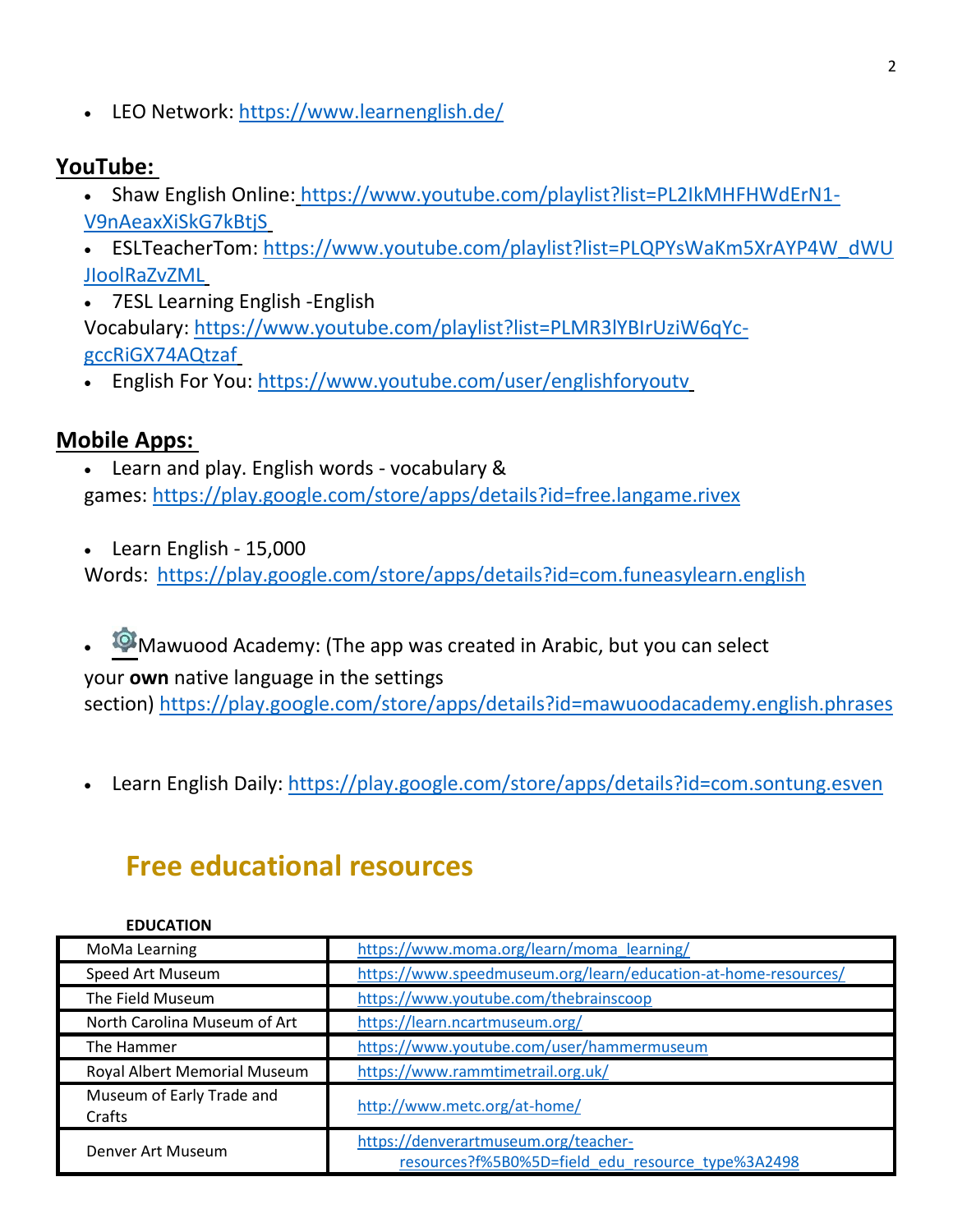| Virginia Museum of History &<br>Culture | https://www.virginiahistory.org/read-watch-listen/video-and-audio |
|-----------------------------------------|-------------------------------------------------------------------|
| Khan Academy                            | http://www.khanacademy.org/                                       |

| Udemy          | https://www.udemy.com/?deal_code=UDEAFFNU320&utm_source=<br>aff-<br>campaign&utm_medium=udemyads&utm_term=Homepage&utm_co<br>ntent=Textlink&utm_campaign=NewUser-<br>15Mar2020&ranMID=39197&ranEAID=hdqh86GbOEU&ranSiteID=hd<br>gh86GbOEU-F4ooucGRurpFkZ VaTWFSA&LSNPUBID=hdqh86GbOEU |
|----------------|---------------------------------------------------------------------------------------------------------------------------------------------------------------------------------------------------------------------------------------------------------------------------------------|
| Coursera       | https://www.coursera.org/?ranMID=40328&ranEAID=hdqh86GbOEU<br>&ranSiteID=hdqh86GbOEU-<br>YxaRvVm9rsPzy ILI.TCMg&siteID=hdqh86GbOEU-<br>YxaRvVm9rsPzy ILI.TCMg&utm content=3&utm medium=partners&<br>utm source=linkshare&utm campaign=hdqh86GbOEU                                     |
| Edx            | https://www.edx.org/                                                                                                                                                                                                                                                                  |
| Udacity        | https://www.udacity.com/                                                                                                                                                                                                                                                              |
| Curious        | https://curious.com/                                                                                                                                                                                                                                                                  |
| OpenCulture    | http://www.openculture.com/                                                                                                                                                                                                                                                           |
| Elements Sofia | https://course.elementsofai.com/                                                                                                                                                                                                                                                      |
| FutureLearn    | https://www.futurelearn.com/                                                                                                                                                                                                                                                          |

# **Free virtual access to museums and exhibitions**

| <b>MUSEUMS</b>                       |                                                                                          |
|--------------------------------------|------------------------------------------------------------------------------------------|
| <b>MET - New York</b>                | https://www.metmuseum.org/art/collection/                                                |
| Pinacoteca di Brera - Milano         | https://pinacotecabrera.org/                                                             |
| Galleria degli Uffizi - Florance     | https://www.uffizi.it/mostre-virtuali                                                    |
| Museo Archeologico - Athena          | https://www.namuseum.gr/en/collections/                                                  |
| Prado - Madrid                       | https://www.museodelprado.es/en/the-<br>collection/art-works                             |
| British Museum - London              | https://www.britishmuseum.org/collection                                                 |
| Musei Vaticani - Rome                | http://www.museivaticani.va/content/museivatic<br>ani/it/collezioni/catalogo-online.html |
| National Gallery of art - Washington | https://www.nga.gov/index.html                                                           |
| Canadian Museum of History           | https://www.historymuseum.ca/collections/                                                |
| South West Collections               | https://swcollectionsexplorer.org.uk/                                                    |
| <b>Brooklands Museum</b>             | https://www.brooklandsmuseum.com/explore/ou<br>r-collection                              |
| Open Access at the Met               | https://www.metmuseum.org/about-the-<br>met/policies-and-documents/open-access           |
| New York Archaelogical Repository    | http://archaeology.cityofnewyork.us/                                                     |
| Cooper Hewitt                        | https://collection.cooperhewitt.org/                                                     |
| <b>Cleveland Museum of Art</b>       | https://www.clevelandart.org/art/collection/sear<br>ch                                   |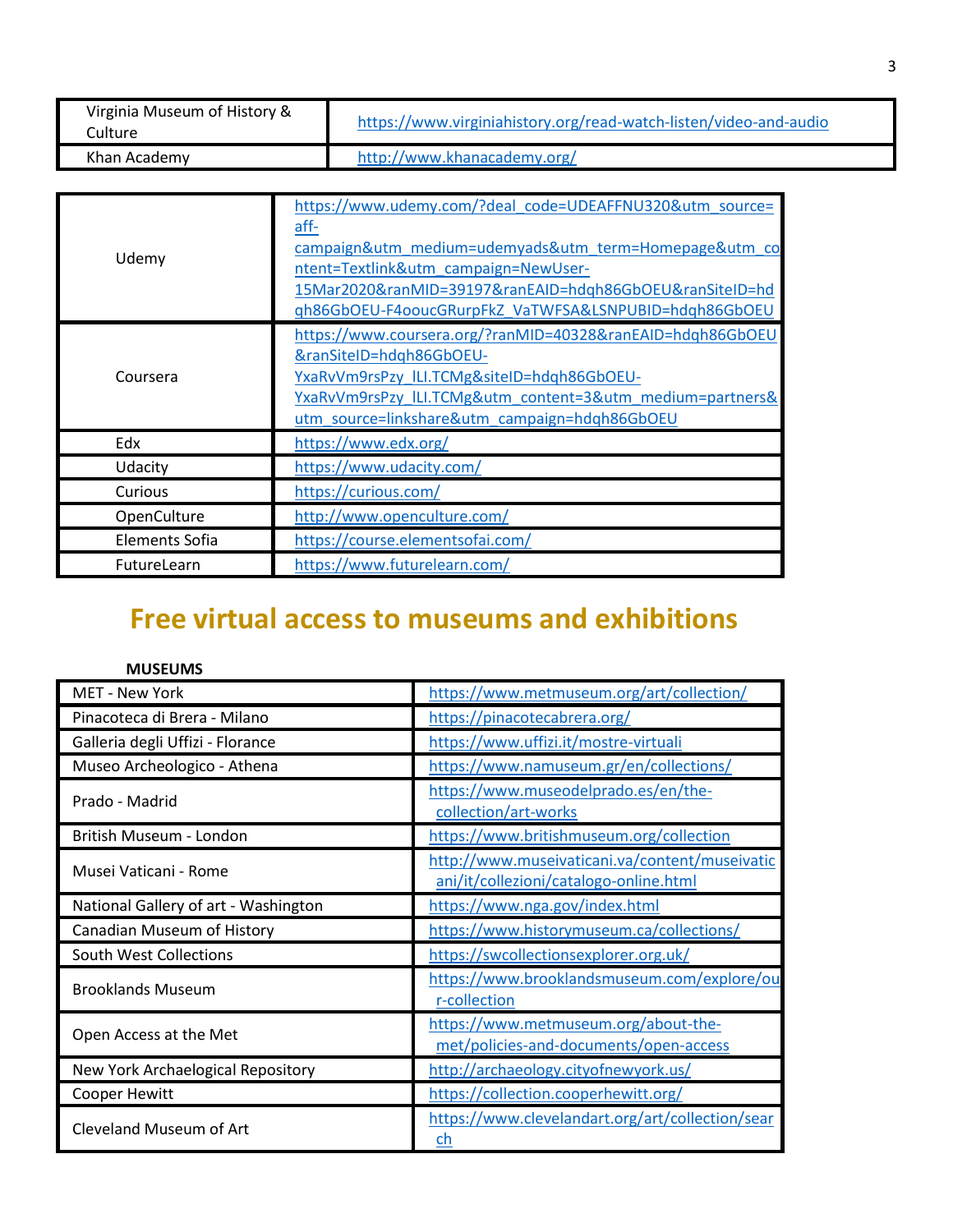| Albright-Knox                  | https://www.albrightknox.org/search-collection                                                                                                                                                                                                                                                     |
|--------------------------------|----------------------------------------------------------------------------------------------------------------------------------------------------------------------------------------------------------------------------------------------------------------------------------------------------|
| <b>Corning Museum of Glass</b> | https://www.cmog.org/collection/search                                                                                                                                                                                                                                                             |
| The Henry Ford                 | https://www.thehenryford.org/collections-and-<br>research/digital-collections/                                                                                                                                                                                                                     |
| <b>Akron Art Museum</b>        | https://akronartmuseum.org/collection/                                                                                                                                                                                                                                                             |
| Oakland Museum of California   | http://collections.museumca.org/                                                                                                                                                                                                                                                                   |
| Guggenheim                     | https://artsandculture.google.com/streetview/sol<br>omon-r-guggenheim-museum-interior-<br>streetview/jAHfbv3JGM2KaQ?hl=en&sv Ing=-<br>73.95902634325634&sv lat=40.7828575166766<br>4&sv_h=30.75703204567916&sv_p=0.06928383<br>072430222&sv pid=MfnUmHRyOSzMtY3vtYU05<br>g&sv z=0.9645743015259166 |
| Musee d'Orsay                  | https://artsandculture.google.com/partner/muse<br>e-dorsay-paris?hl=en                                                                                                                                                                                                                             |
| Pergamon                       | https://artsandculture.google.com/entity/pergam<br>on/m05tcm?hl=en                                                                                                                                                                                                                                 |
| Rijksmuseum                    | https://artsandculture.google.com/streetview/rijk<br>smuseum/iwH5aYGoPwSf7g?hl=en&sv lng=4.88<br>5283712508563&sv lat=52.35984312584405&sv<br>h=311.1699875145569&sv p=-<br>5.924133903625474&sv_pid=fOVcUXQW2wpRf3<br>3iUmxEfg&sv z=1.0000000000000004                                            |
| Van Gogh Museum                | https://artsandculture.google.com/partner/van-<br>gogh-museum?hl=en                                                                                                                                                                                                                                |
| The J. Paul Getty Museum       | https://artsandculture.google.com/partner/the-j-<br>paul-getty-museum?hl=en                                                                                                                                                                                                                        |
| Arkas Sanat Merkezi            | http://www.arkassanatmerkezi.com/article.aspx?<br>pageID=18                                                                                                                                                                                                                                        |

| Louvre - Paris          | https://www.louvre.fr/en/visites-en-ligne                                                                                                                                                                                                                     |
|-------------------------|---------------------------------------------------------------------------------------------------------------------------------------------------------------------------------------------------------------------------------------------------------------|
| Musée d'Orsay - Paris   | https://artsandculture.google.com/streetview/mus%C3%A9e-<br>d%E2%80%99orsay-<br>paris/KQEnDge3UJkVmw?sv h=272&sv p=0&sv pid=FjndSjvl55w81<br>bNYu5DfA&sv lid=6004477680878644429&sv lng=2.32708992644<br>344&sv lat=48.85968476784497&sv z=1.0000000000000002 |
| Guggenheim - New York   | https://artsandculture.google.com/streetview/solomon-r-<br>guggenheim-museum-interior-streetview/jAHfbv3JGM2KaQ                                                                                                                                               |
| Rijksmuseum - Amsterdam | https://artsandculture.google.com/streetview/rijksmuseum-first-<br>floor/rAG25bi4TlLfDg?sv lng=4.884621843429613&sv lat=52.3600<br>271658467&sv h=125.7&sv p=-<br>13.299999999999997&sv pid=i3nQaTaKFyCHPgUuBxCQqg&sv z=1<br>000000000000002                  |
| Pergamonmuseum - Berlin | https://artsandculture.google.com/streetview/pergamonmuseum-<br>staatliche-museen-zu-<br>berlin/0QEALap3qf0s1g?sv lng=13.396649700000012&sv lat=52.52<br>6272&sv h=57.01663791586235&sv p=4.154513706404231&sv pi<br>$=$ rTzIWY-                              |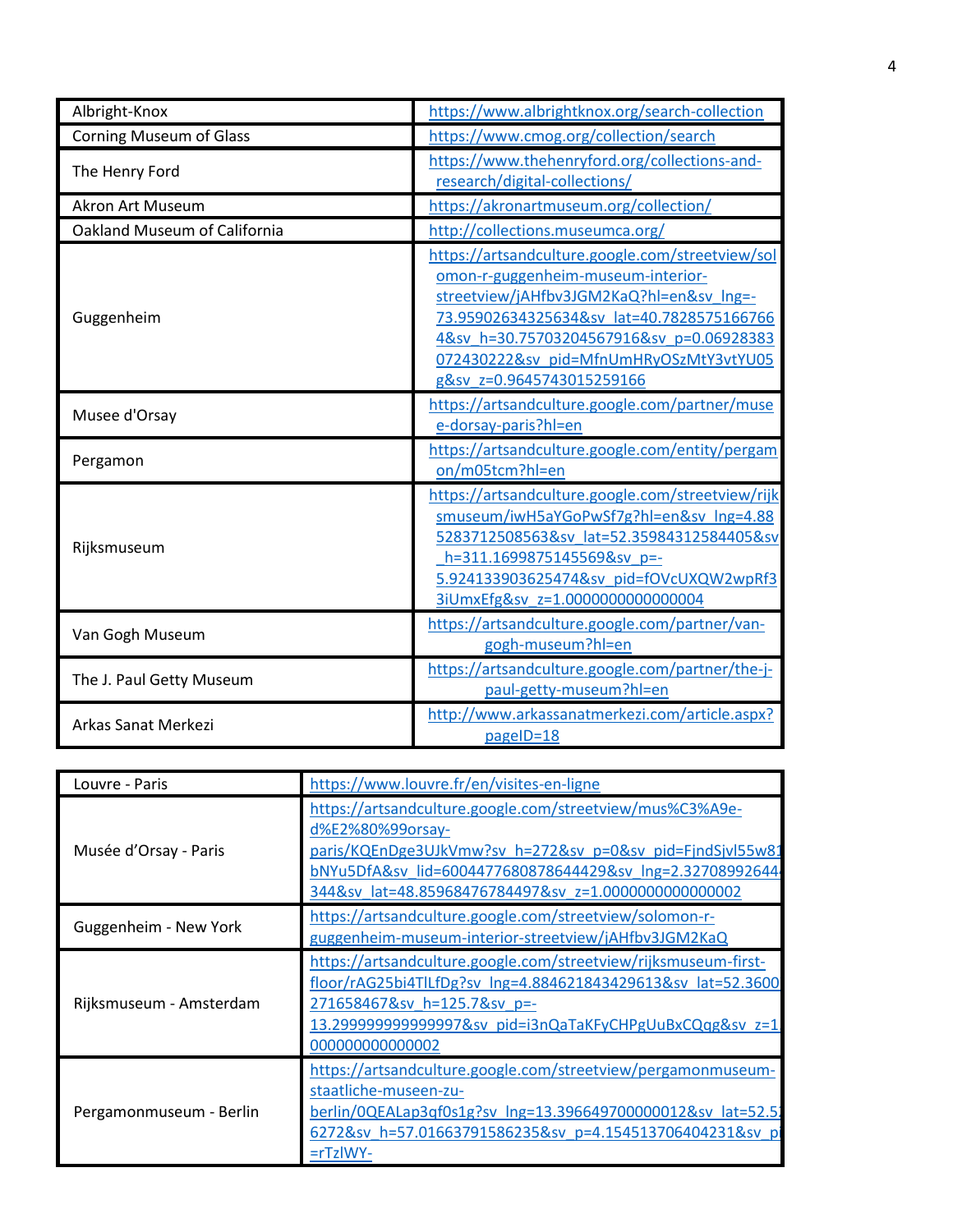|                                  | F4hP2acX uQhcFA&sv z=0.5381992096877048&sv lid=907343325                                     |
|----------------------------------|----------------------------------------------------------------------------------------------|
|                                  | 708332870                                                                                    |
| Fuji Art Museum - Tokyo          | https://artsandculture.google.com/streetview/tokyo-fuji-art-<br>museum/SQF48doDyU5J-         |
|                                  | g?sv lng=139.3298309108167&sv lat=35.68687206332551&sv h=                                    |
|                                  | 21&sv p=0&sv pid=mb3V4nET bV6TtOB1J59uA&sv z=1.0000000                                       |
|                                  | 000000002                                                                                    |
|                                  | https://artsandculture.google.com/streetview/masp-museu-de-                                  |
|                                  | arte-de-s%C3%A3o-paulo-assis-                                                                |
| Museu de Arte - São Paulo        | chateaubriand/YgHyUAyv g4cvg?sv Ing=-                                                        |
|                                  | 46.65608128276551&sv lat =-                                                                  |
|                                  | 23.56142676429897&sv_h=0&sv_p=0&sv_pid=-                                                     |
|                                  | 7nij UbSHfotdh5dcIn2g&sv lid=15029704351325382912&sv z=1                                     |
|                                  | https://artsandculture.google.com/streetview/iQHTUIXluxuoGQ?sv                               |
| Dr. Bhau Daji Lad Museum -       | h=24&sv_p=0&sv_pid=27OFUbOPaxcUxXRJudclJw&sv_lid=180337                                      |
| Mumbai                           | 90091006777634&sv lng=72.83476251914539&sv lat=18.979033<br>41215466&sv z=1.0000000000000002 |
|                                  |                                                                                              |
| <b>Pitt Rivers Museum</b>        | https://my.matterport.com/show/?m=ns3yCKpUzSq&help=1                                         |
| Dali Theatre museum              | https://www.salvador-dali.org/en/museums/dali-theatre-museum-<br>in-figueres/visita-virtual/ |
|                                  | http://www.museivaticani.va/content/museivaticani/en/collezioni/                             |
| The Vatican                      | musei/tour-virtuali-elenco.html                                                              |
| <b>Hallwyl Museum</b>            | https://www.youtube.com/watch?v=iLVGWOtw2PM&feature=you                                      |
|                                  | tu.be                                                                                        |
| <b>Byzantine and Christian</b>   | http://www.ebyzantinemuseum.gr/?i=bxm.en.virtual-tour                                        |
| <b>Virtual Museum</b>            |                                                                                              |
| The Hermitage                    | https://www.youtube.com/watch?v=49YeFsx1rIw&feature=youtu.                                   |
|                                  | be                                                                                           |
| <b>Westminster Abbey</b>         | https://www.westminster-abbey.org/learning/virtual-tours                                     |
| The Science Museum               | https://www.sciencemuseum.org.uk/what-was-                                                   |
|                                  | on/shipping#virtual-tour                                                                     |
| National Archaeological          | https://www.manvirtual.es/                                                                   |
| Museum                           |                                                                                              |
| The Fric                         | https://www.thefrickpittsburgh.org/virtual                                                   |
| <b>Cranbrook Art Museum</b>      | https://cranbrookartmuseum.org/3d-virtual-exhibition-tours/                                  |
| <b>Yellowstone National Park</b> | https://www.nps.gov/yell/learn/photosmultimedia/virtualtours.ht                              |
|                                  | $m$ ?                                                                                        |
| <b>Yosemite National Park</b>    | https://www.virtualyosemite.org/                                                             |

#### **EXHIBITIONS**

| <b>Radical Geometries - Boston</b> | https://artsandculture.google.com/search?q=george%20peabody                                                               |
|------------------------------------|---------------------------------------------------------------------------------------------------------------------------|
| <b>Virtual Migration Museum</b>    | https://virtuelles-migrationsmuseum.org/en/about-the-museum/                                                              |
| National Museum of Canada          | https://www.historymuseum.ca/?fbclid=IwAR2jEIFfloXC7IQ-KOICMBU-<br>LHtR1tsPiK62yiScLJ AabUpfTesjbdT5LY#online-exhibitions |
| Remembering Lincoln                | https://rememberinglincoln.fords.org/node/364                                                                             |